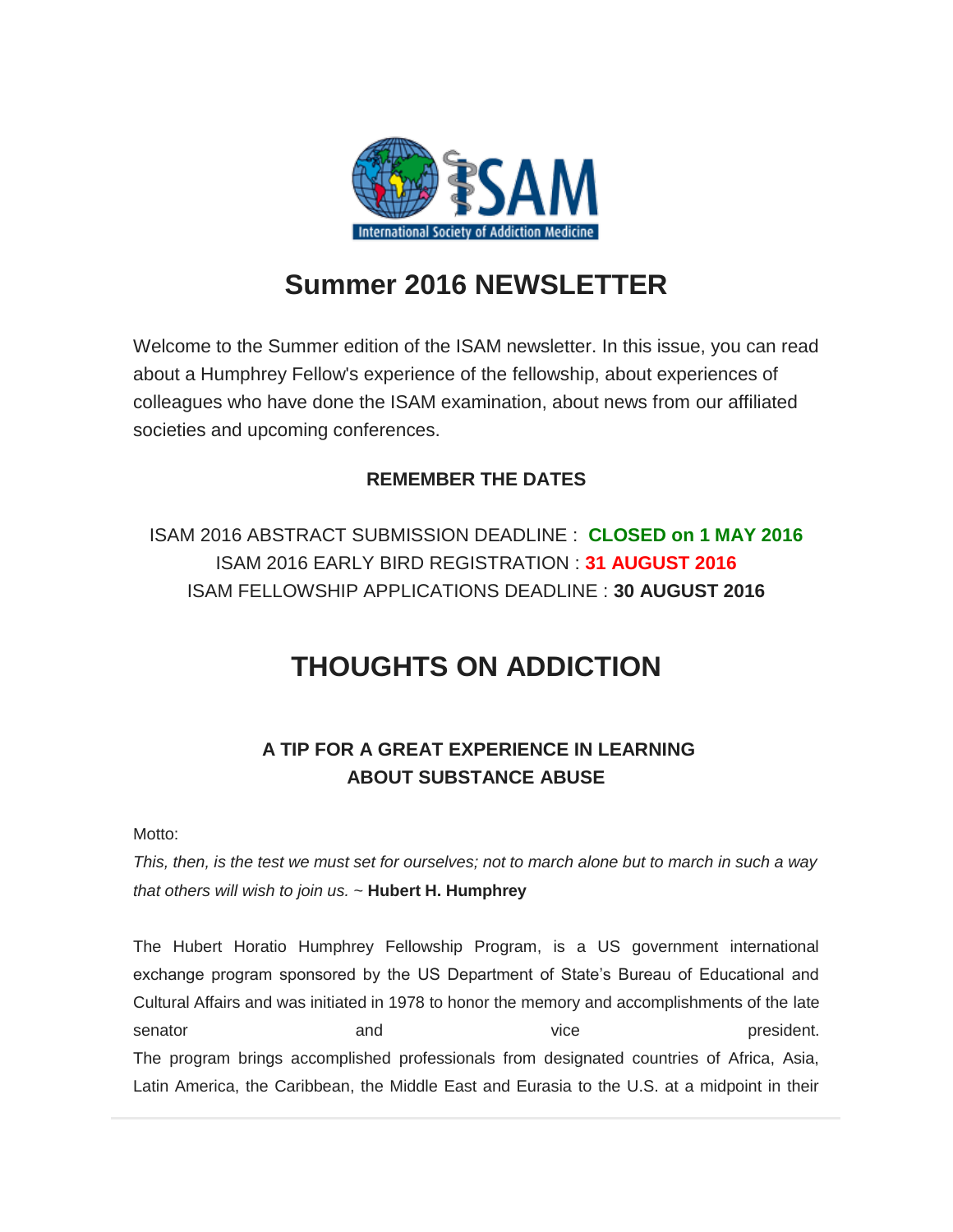careers for a year of study and related professional experiences. Fellows are selected based on their potential for national leadership and a demonstrated commitment to public service in either the public or private sector. The Humphrey Fellowship Program provides a basis for establishing long-lasting productive partnerships and relationships between U.S. citizens and their professional counterparts in other countries, fostering an exchange of knowledge and mutual understanding throughout the world. Fellows are nominated by US Embassies or Fulbright Commissions based on their potential for leadership. By providing these future leaders with a shared experience of U.S. society and culture and of current US approaches to the fields in which they work, the Program provides a basis for lasting ties between citizens of the United States and their professional counterparts in other countries. Thus, the Humphrey Fellowship Program fosters an exchange of knowledge and mutual understanding, through which the United States joins in a significant partnership with with participating countries. Fellowships are granted competitively to professional candidates with a commitment to public service in both the public and the private sectors in a wide range of fields, including agricultural development, communications/journalism, economic development, education, law and human rights, natural resources and environmental management and of course substance abuse, prevention, treatment and policies. Virginia Commonwealth University was selected by the Institute of International Education (IIE) and the Bureau of Educational and Cultural Affairs (ECA), US Department of State, as a new site for the Hubert H. Humphrey Fellowship Program in 2006. VCU joins 16 other universities from around the country in serving as a Humphrey Campus. The VCU Humphrey Fellowship Program, located in the Department of Psychology, focuses on a broad range of health problems with an emphasis on understanding the behavioral, psychological, social and cultural factors that affect people's health, and the use of behavior change interventions to promote positive health outcomes. Specific health problems addressed may include alcohol, drug and tobacco use, HIV/AIDS, mental health, developmental disabilities, obesity, violence, and eating disorders, among others. The program emphasizes the use of culturally appropriate, science-based prevention, treatment and policy interventions. You can find more data on how you can apply for this Fellowship by accessing the Fulbright Commission or the USA embassy in your country. Usually registration starts in late August or September from the year before. The Fellowship starts in late august in the next year. Even if you are not fluent in English you can apply as additional training in English can be provided, but then the US experience starts 3 month before.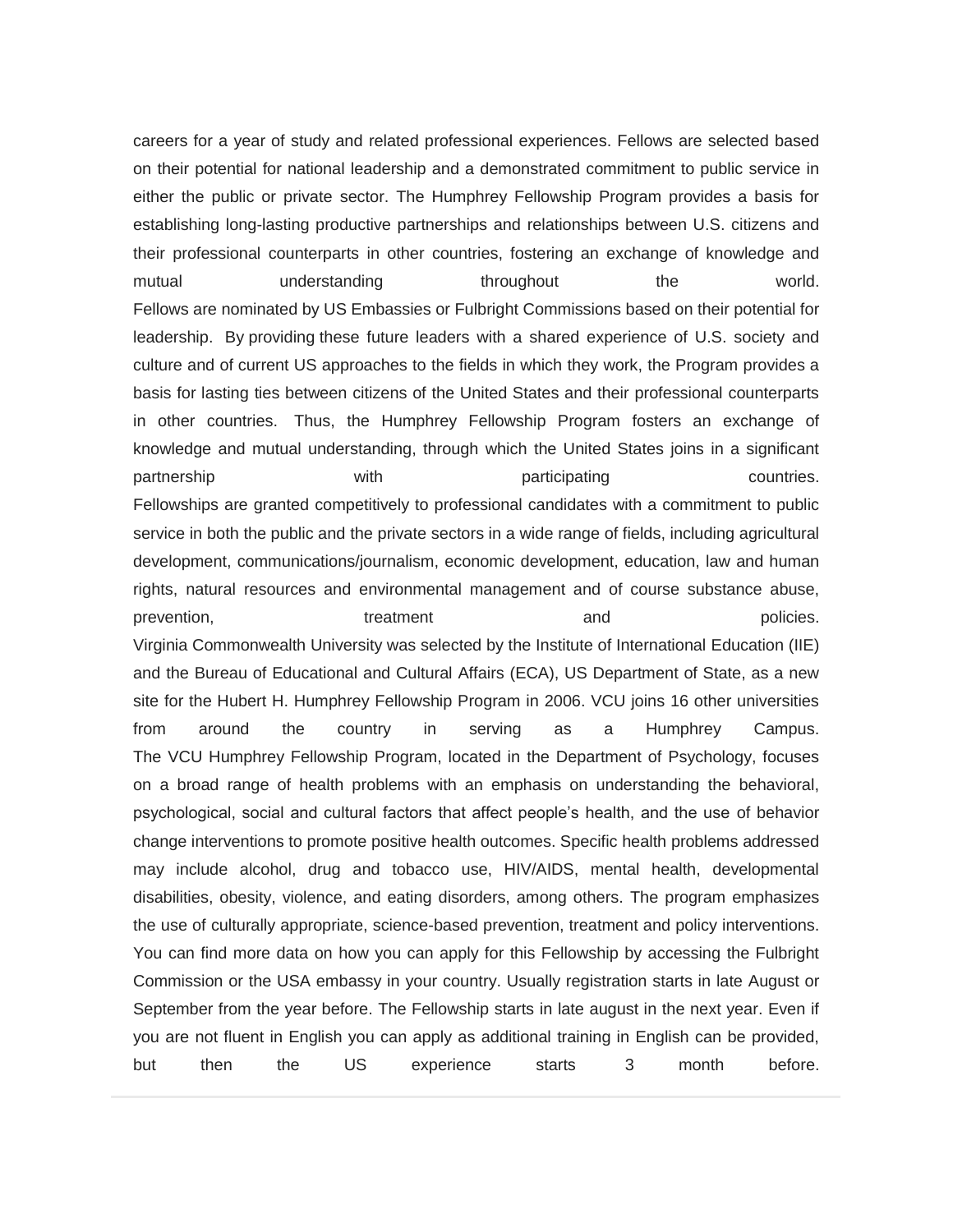From a personal perspective I must admit that I learned a lot in the 11 months of the fellowship, not only the US perspective on addiction, but also from the experiences of my fellows from Czech Republic, Saudi Arabia, India, Bangladesh, Ghana and Ukraine. I strongly recommend that all of you to consider this great opportunity for your carrier. For additional information, please contact the Program Coordinator, J. Randy Koch, PhD at [jrkoch@vcu.edu](mailto:jrkoch@vcu.edu) or Associate Coordinator, Robert L. Balster, PhD at [balster@vcu.edu.](mailto:balster@vcu.edu)

**Adrian Octavian Abagiu**, MD, PhD, is a 2008/2009 Hubert H. Humphrey Alumni and a Senior Doctor in Infectious Diseases who has also been working in the field of addiction since 2005. Dr. Abagiu is the Medical Coordinator for the ARENA Center, the first harm-reduction oriented center for OMT in Romania operating within the National Institute for Infectious Diseases in Bucharest and treating more than 300 patients. He has participated as Principal Investigator and Co-PI in several studies and clinical trials involving HIV and hepatitis among injection drug users and stigmatized populations. Dr. Abagiu is the EUROPAD and ISAM representative for Romania and has published about 40 articles in the field.

#### TUINI. **ISAM and CSAM-SMCA**  $\overline{2}$  $0 \quad 1 \quad 6$







**THEME** 

An International Collaboration in Addiction Medicine

**Une Collaboration** Internationale en Médécine d'Addiction

> Montreal, Canada Oct 20-22, 2016

www.isamweb.org www.csam-smca.org

The joint ISAM (International Society of Addiction Medicine) and CSAM-SMCA (Canadian Society of Addiction Medicine) conference will be held in Montreal, October 20-22, 2016 and the following Plenaries have been confirmed to date:

Dr. Nora Volkow, NIDA, on Drug Abuse & Addiction Research

- Dr. Pedro Ruiz, Houston, on Dual Diagnosis
- Dr. Amine Benvamina, Paris on Genetics of Addiction
- Dr. Kathleen Brady, South Carolina, on PTSD

Dr. Julie Bruneau, Montreal, on Opiates

Drs. Marc Galanter & Gregory Bunt, New York, on Social Supports in Promoting Abstinence

Dr. Harold Kalant, marihuana regulation

Dr. Jurgen Rehm, research on substances and gambling prevention & policies

Deadlines: Symposia - Apr 1/16 /Presentations - May 1/16

**ISAM CERTIFICATION EXAMINATION** 

The Exam will be held on October 19, 2016: http://isamweb.org/isam\_products/international\_certification/

**FUNDAMENTALS COURSE** The CSAM-SMCA Fundamentals Course is a one day review of key topics in addiction medicine. It will be offered post-conference on Sunday, Oct 23, 2016 Cost for day: \$350 (\$245 US) till Aug 31/16 \$400 (\$280 US) from Sept 1/16

**GENERAL INFORMATION** Marriott Chateau Champlain Venue: 1 Place du Canada, Montreal QC 1-800-200-5909/ 514-878-9000 http://www.montrealchateauchamplain.com/

#### **ABOUT ISAM**

The International Society of Addiction Medicine is an international collaboration of physicians in addiction medicine founded in 1998 to accomplish certain ends which are not easily achieved in the respective national settings by individual participants, including: Advancement of knowledge of addiction as a treatable disease, recognition that physicians worldwide have a major role to play in the management of addiction, enhancement of the credibility of the physician's role emphasis of the importance of educational activities and establishment of practice quidelines.

#### **ABOUT CSAM-SMCA**

As the only national voice. The Canadian Society of Addiction Medicine founded in 1989, strives to bring together the spectrum of health professionals, such as Pharmacists Nurses Social Workers and Therapists treating Substance Use Disorders and Process Addictions to achieve their Vision Goals of advancing the education of health professionals in the field of addiction medicine.

| REGISTRATION (CDN): early to Aug 31/16 |                            |  |
|----------------------------------------|----------------------------|--|
| SAM/CSAM MD                            | \$800 (\$560US) Early      |  |
|                                        | \$960 (\$670US) Sep 1/16   |  |
| <b>Non-Member MD</b>                   | \$960(\$670US) Early       |  |
|                                        | \$1025(\$720US) Sep 1/16   |  |
| <b>SAM/CSAM Associates</b>             | \$575(\$400US) Early       |  |
|                                        | \$625(\$440US) Sep 1/16    |  |
| <b>Non-Member Associates</b>           | \$625(\$440US)<br>Early    |  |
|                                        | \$675(\$470US)<br>Sep 1/16 |  |
| Students/Residents                     | \$450(\$325US)<br>Early    |  |
|                                        | Sep 1/16<br>\$500(\$340US) |  |
| Accompanying person                    | \$275(\$200US)             |  |
| Gala dinner                            | \$130(\$100US)             |  |
| One-Day registration                   | \$350(\$245US)             |  |
|                                        |                            |  |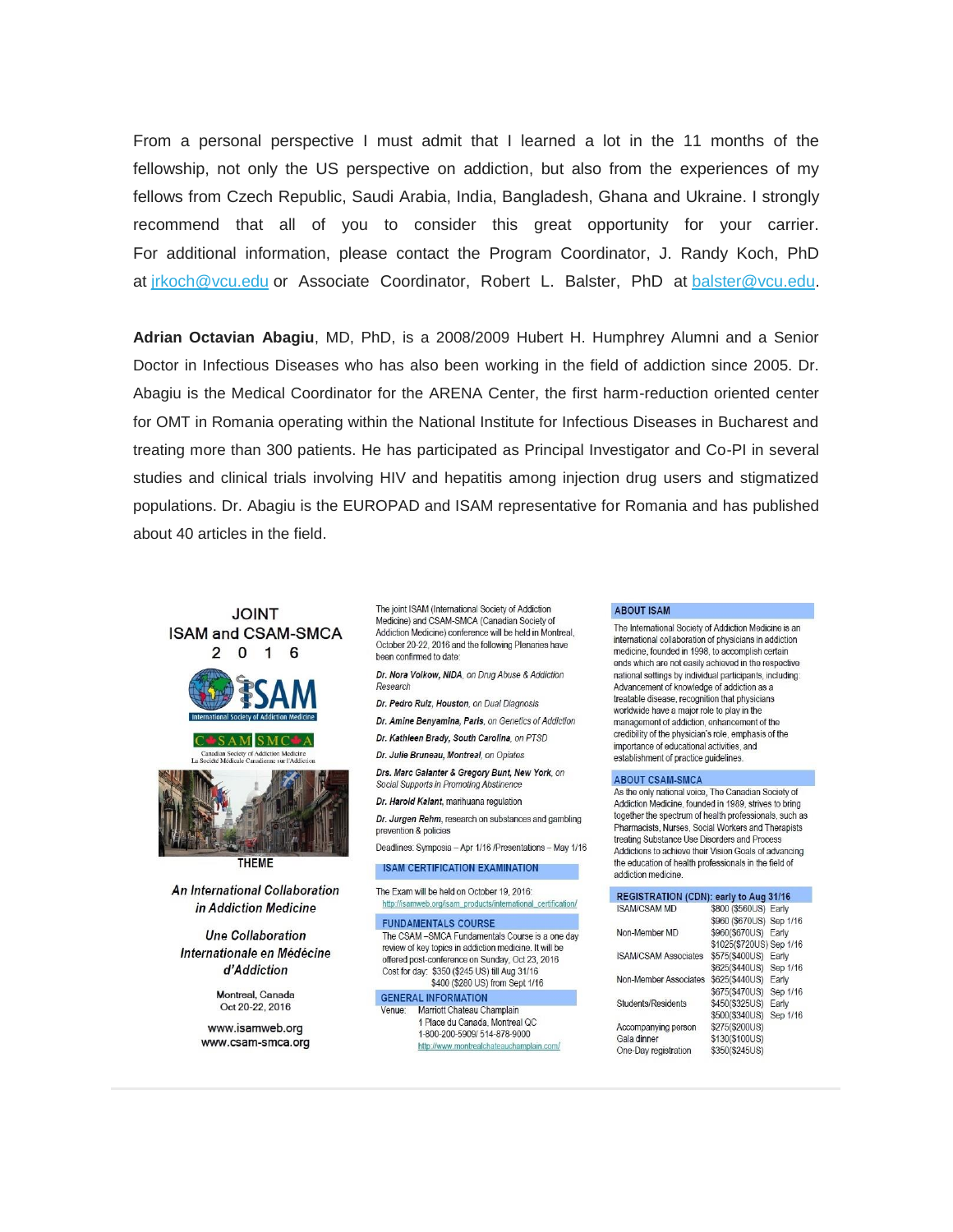#### **News from affiliated societies**

American Academy of Addiction Psychiatry Attend American Academy of American Psychiatry (AAAP's) Annual Meeting and Scientific Symposium and the Addictions and Their Treatment course at the Hyatt Regency Coconut Point Resort and Spa in Bonita Springs, Electric Contract Contract Contract Contract Contract Contract Contract Contract Contract Contract Contract Contract Contract Contract Contract Contract Contract Contract Contract Contract Contract Contract Contra

The Annual Meeting, held December 8-11, 2016, provides the latest scientific developments in Addiction Psychiatry for physicians and allied health professionals who treat patients with substance use and mental health disorders. The meeting encourages interaction among clinicians from various disciplines, approaches, and settings. The Addictions and Their Treatment course is recommended for all clinicians and faculty in primary care and allied health professionals and takes place from December 6-8, 2016. [www.aaap.org/annual-meeting/](http://www.aaap.org/annual-meeting/)

**AAAP**

#### **Dutch Society** (VVGN)

The Dutch Society on Addiction Medicine with more than 200 members, celebrated its 30th anniversary in 2015. In 2013 addiction medicine was recognised as a medical speciality (profile) by the Dutch College on Medical Specialities. To be registered as a specialist in addiction medicine, a physician has to complete a twoyear training. In 2016, after lengthy discussions, the trend to give psychiatrists and clinical psychologists the central role in leading the treatment process for addictions, even without training in addictions, now looks to be shifting back and specialists in addiction medicine are seen as well equipped for this task.

#### **Swiss Society for Addiction Medicine** (SSAM)

.S.S.A.M. The SSAM has a section for addiction psychiatry and psychotherapy (SSAM-SAPP). The section is an affiliate society to the Swiss Society for Psychiatry & Psychotherapy (SSPP), the national society of the psychiatrists in Switzerland and one of the largest medical societies. In addition to a title of "psychiatry and psychotherapy" the SSPP foresees also 4 subspecialty titles: consultant and liaison psychiatry, psychiatry and psychotherapy of the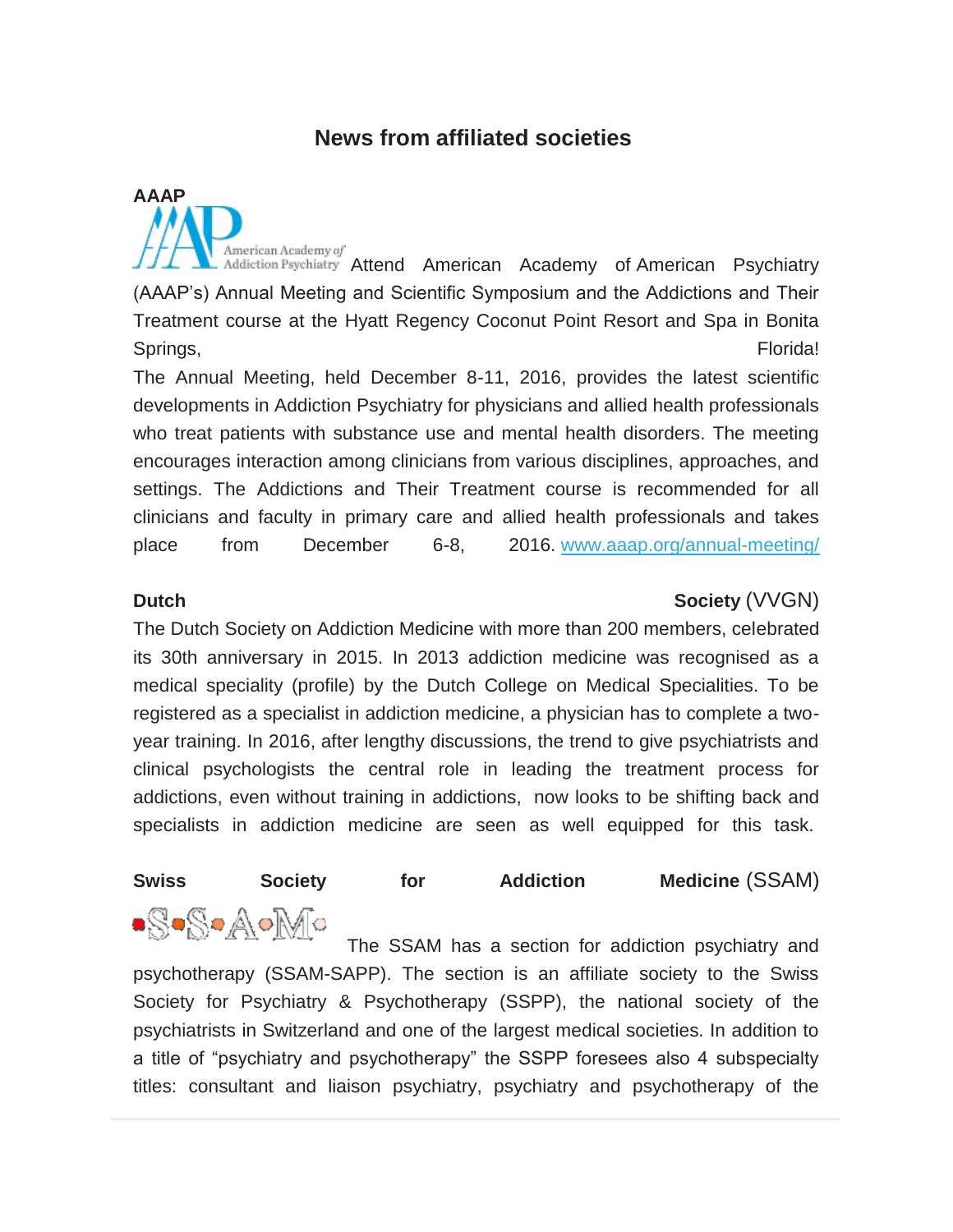elderly, forensic psychiatry, and psychiatry and psychotherapy of the addictions. The SSPP mandated the SSAM-SAPP to develop this last subtitle. In a long and arduous process many hurdles had to be overcome, but finally the subspecialty title will set in to effect in the next few months. At the same time the SSAM restarted the work on a skills certificate in addiction for non-psychiatrists.

# **Canadian Society of Addiction Medicine (CSAM-SMCA)**

Much work has been going on with the Canadian Society of Addiction Medicine in the last number of months. We are eagerly and enthusiastically working with ISAM to create "An International Collaboration in Addiction Medicine," our scientific assembly in October in Montreal. An outstanding group of plenary speakers has been secured and symposia are well into development. Our joint scientific assembly will feature an educational symposium in French and a Fundamentals Day. Lastly, significant background work is underway on our website to facilitate functionality and to help us use this vehicle to reach and interact with membership.

### **ISAM CERTIFICATION**

On behalf of ISAM, we would like to bring to your attention an important and easily facilitated opportunity for professional development. We would like to present and share thoughts from three ISAM members' point of view, who have taken the examination for ISAM International Certification in Addiction::

"*Besides helping in day to day clinical practice in my patients of Axis 1 disorders of ACTT , Assertive Community Treatment Team, this qualification CISAM has given me confidence in dealing with substance use disorders overall."*

*"C-ISAM has given me recognition as an addiction psychiatrist. I am keen to embrace new challenges in the field of addiction psychiatry at this stage of my career."*

"I started preparing to the ISAM Certification examination 6-8 months before the exam.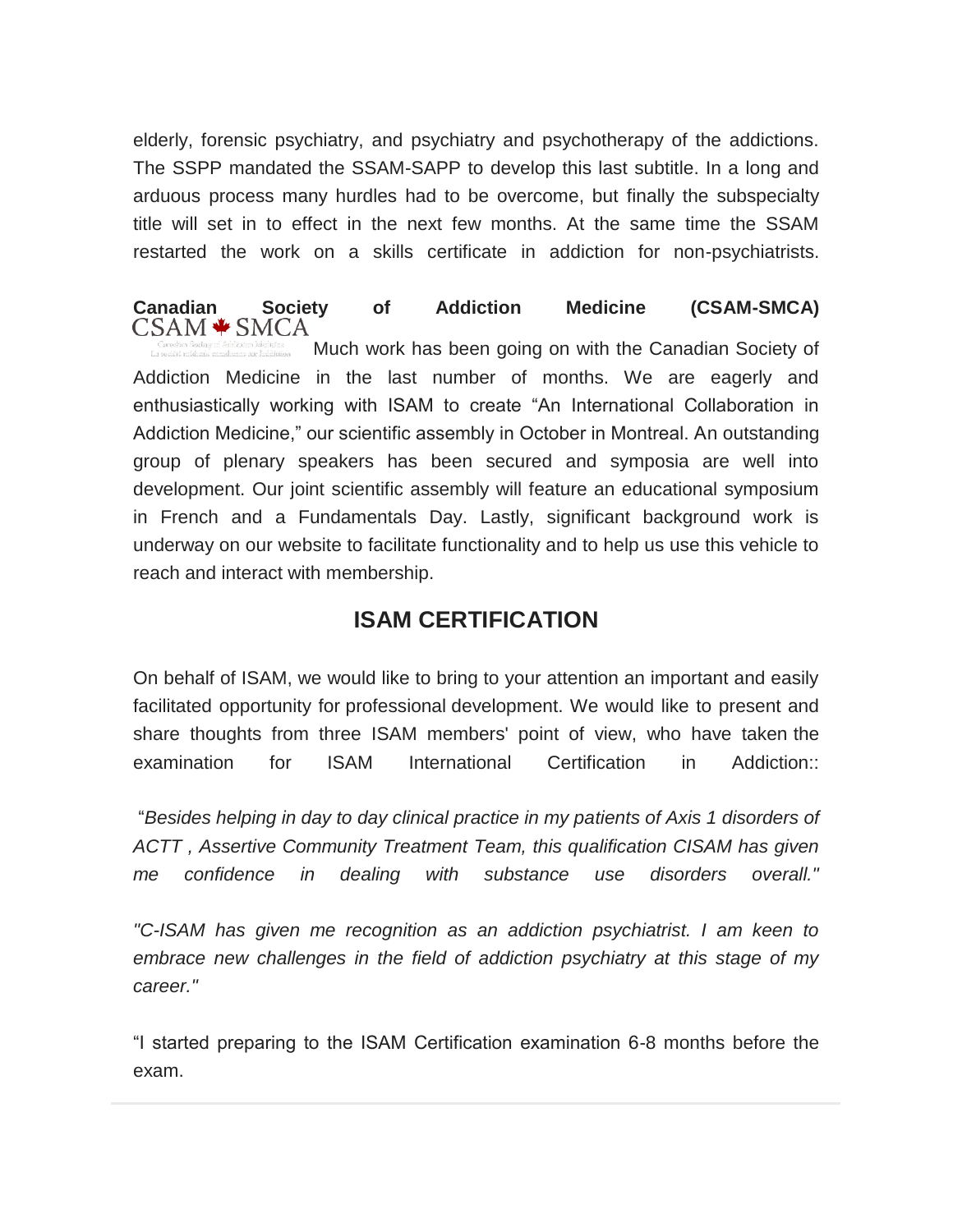*ISAM website clearly explained objectives, format and content areas of the examination*."

*"Knowledge received during the preparation for ISAM Certification examination helped me to deliver evidence-based medicine during consultancy as a psychiatrist in Ukraine."*

*"ISAM Certification examination is a perfect experience where I exercised and upgraded my skills and competence in the field of addiction psychiatry and medicine*."

"*Passing the International Certification in Addiction Medicine Exam has given me appreciation and acknowledgement in my home country. I have been motivating my colleagues and juniors to give this exam as well. I am planning to pursue fellowship in Addiction Medicine abroad in the near future."*

Please consider taking the ISAM examination on October 19th, 2016, in Montreal!

#### **Announcements and upcoming conferences**

#### **Lisbon Addictions**



First European conference on addictive behaviours and dependencies Following the success of Lisbon Addictions 2015 (Over 600 participants from 58 countries attended the First European conference on addictive behaviours and dependencies), the organisers have decided to launch Lisbon Addictions 2017 (a new venue, which can accommodate up to 850 participants), which will take place in the Lisboa Congress Centre, from 24 to **26** October 2017.

Once again, the conference will be jointly organised by the Portuguese General Directorate for Intervention on Addictive Behaviours and Dependencies (SICAD), the journal Addiction, the European Monitoring Centre for Drugs and Drug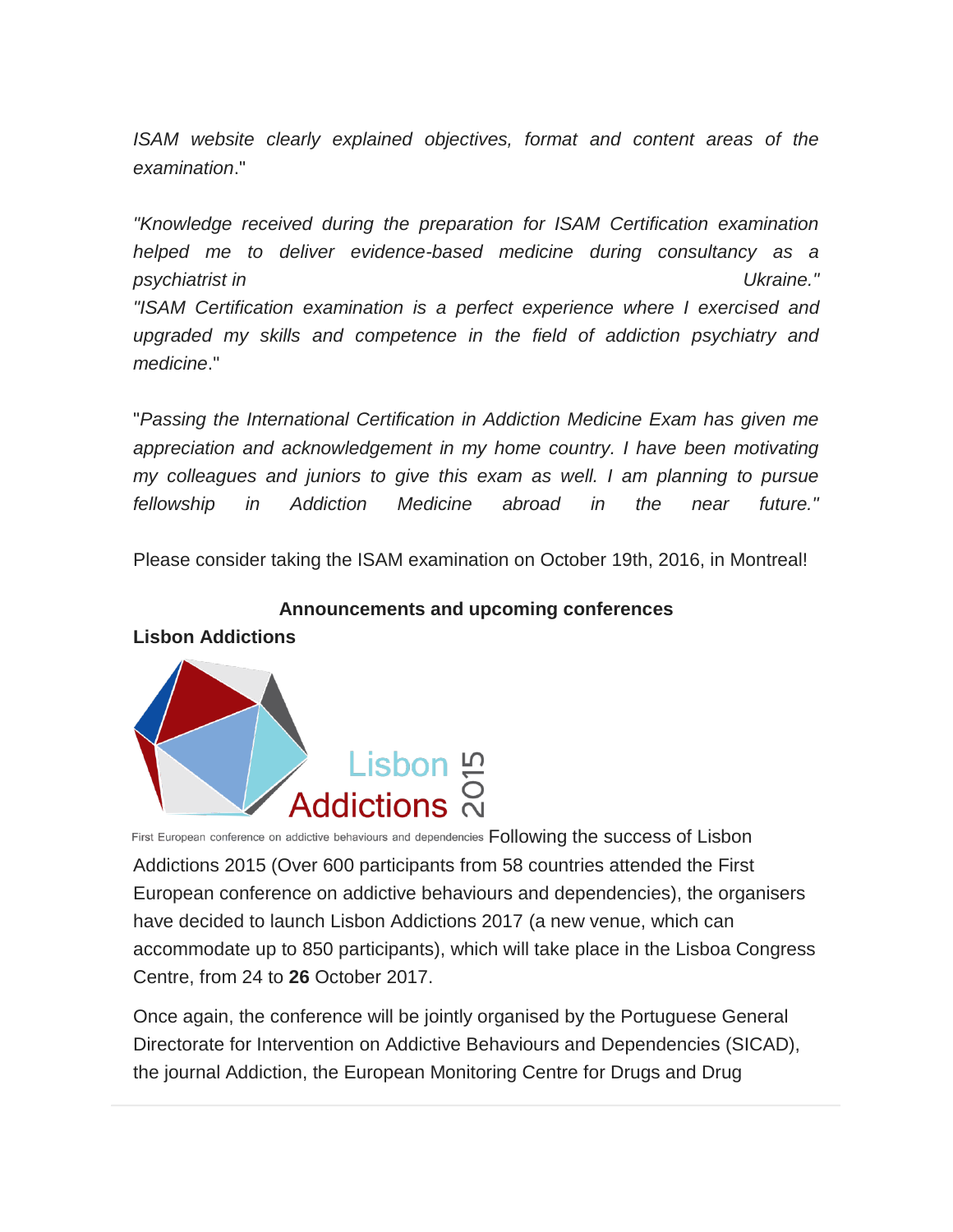Addiction (EMCDDA) and the International Society of Addiction Journal Editors (ISAJE).

Key dates:

- **Registration** opening in Autumn 2016
- **Call for abstracts** to be launched in Autumn

This is the conference website: http://www.lisbonaddictions.eu/start

**British Columbia Addiction Conference& Research Day** (Canada) This free, full-day event consists of a community conference, invited plenary lecture, followed by presentations by various researchers and trainees affiliated with the Fellowship program. This year's event will be held on Wednesday, **May 25, 2016**. For the 2016 program or more information, [please click](http://addictionmedicinefellowship.org/events/bc-addiction-conference-research-day-2016)  [here.](http://addictionmedicinefellowship.org/events/bc-addiction-conference-research-day-2016) **http://addictionmedicinefellowship.org/events/**



The Canada Addiction Medicine Research Fellowship is a US National Institute on Drug Abuse (NIDA) funded research training fellowship in partnership with St. Paul's Hospital, the University of British Columbia, and the Urban Health Research Initiative of the BC Centre for Excellence in HIV/AIDS. This fellowship will train addiction medicine physicians to develop the skills required for a career in addiction research. This new research training program provides \$50,000 research fellowships for physicians who are involved in the care of alcohol- and drugaddicted patients. This part-time, one-year curriculum runs from July 1st to June 30th annually. Four positions are available for competitive candidates.

## **Eligibility**

The Canada Addiction Medicine Research Fellowship accepts applications from **physicians who are involved in the care of alcohol- and drug-addicted**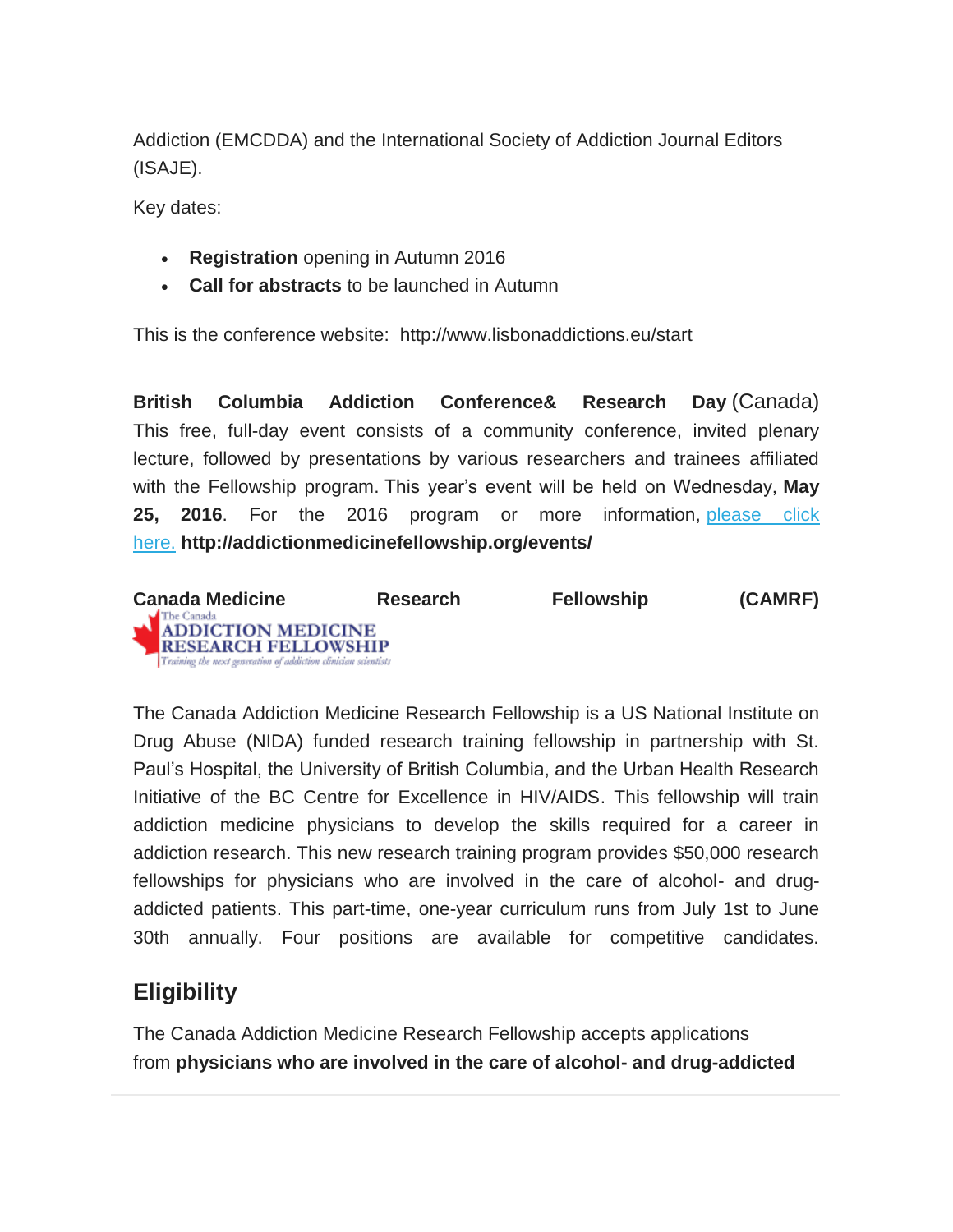**patients**. Exceptional post-doctoral candidates with a PhD background will also be considered. Four positions are available for competitive candidates.

# **Application Timeline for the 2016-2017 Research Fellowship**

- November 1, 2016: Application process opens
- **December 5, 2016: Application deadline**
- December 12, 2016 to January 13, 2017: Interview period
- January 16, 2017: Acceptance notification
- January 20, 2017: Deadline for acceptance
- July 1, 2017: Fellowship begins

Learn more at: http://addictionmedicinefellowship.org/research-fellowship/



#### **Interested in writing for the ISAM Newsletter?**

#### **Have you thought about writing for The ISAM Newsletter?**

The ISAM Newsletter is published by the ISAM Society as a platform for the discussion of issues and topics relevant to addiction medicine internationally.

#### **What types of articles are welcome?**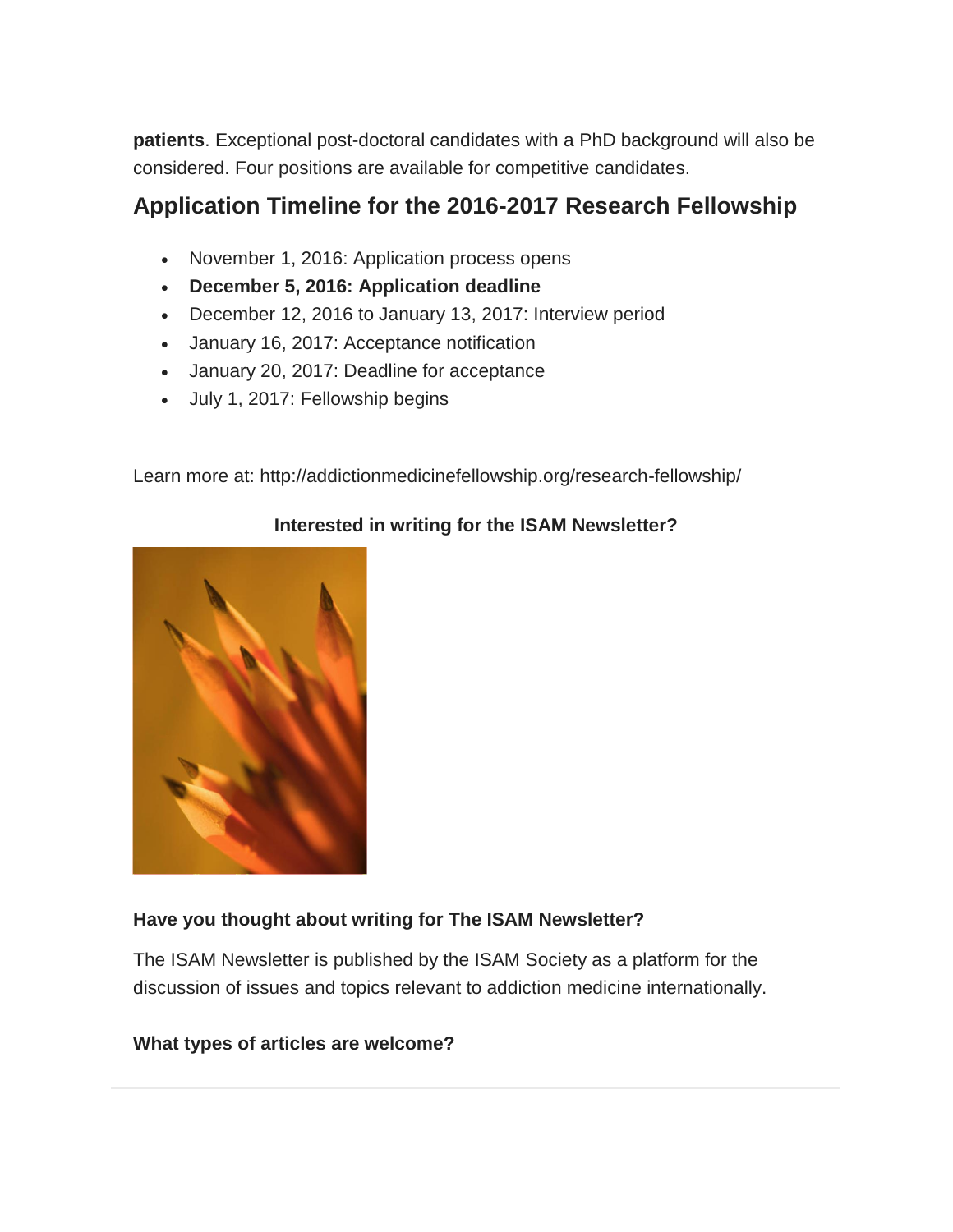- Thoughts on addiction (maximum 750 words)
- News and announcements (maximum 300 words)
- **•** Letters to the Editors (maximum 500 words)
- Editorials/ Commentaries (maximum 500 words)
- Personal views/ Opinion pieces (maximum 500 words)
- Questions to others interested in addiction (maximum 500 words)

#### **Tips for writing an article**

Use a 12-pt size font (e.g., Times New Roman); double-space your text

#### **Author guidelines**

- Shorter is better. Stay within the word limits.
- Please submit documents in MS Word format (.doc or .docx) with standard margins (i.e., 2.54 cm or 1 inch)

#### **Can I talk to someone about my ideas?**

Authors considering writing an article for the ISAM Newsletter may contact the editorial team at the email address below.

**Remember!** Your submissions are essential to the development of The ISAM Newsletter as a platform for review, debate and discussion of key issues in addiction medicine, internationally.

**Articles should be emailed (as electronic copy) to:** The Editors, The ISAM Newsletter, International Society of Addiction Medicine, c/o M. Dorozio 47 Tuscany Ridge Terrace NW, Calgary, Alberta T3L345, Canada. Email: [office@isamweb.org](mailto:office@isamweb.org)

The editors reserve the right to edit articles for content, length, grammar, ISAM Newsletter style, and readability. The editors reserve the right to decide whether or not a new submission should be published. Any article deemed inappropriate for ISAM or damaging to ISAM's reputation will not be accepted.

#### **Newsletter Editorial Board :**

**Jens Reimer** (Germany); **Adrian Abagiu** (Romania); **Jan Klimas** (Canada); **Jenna**